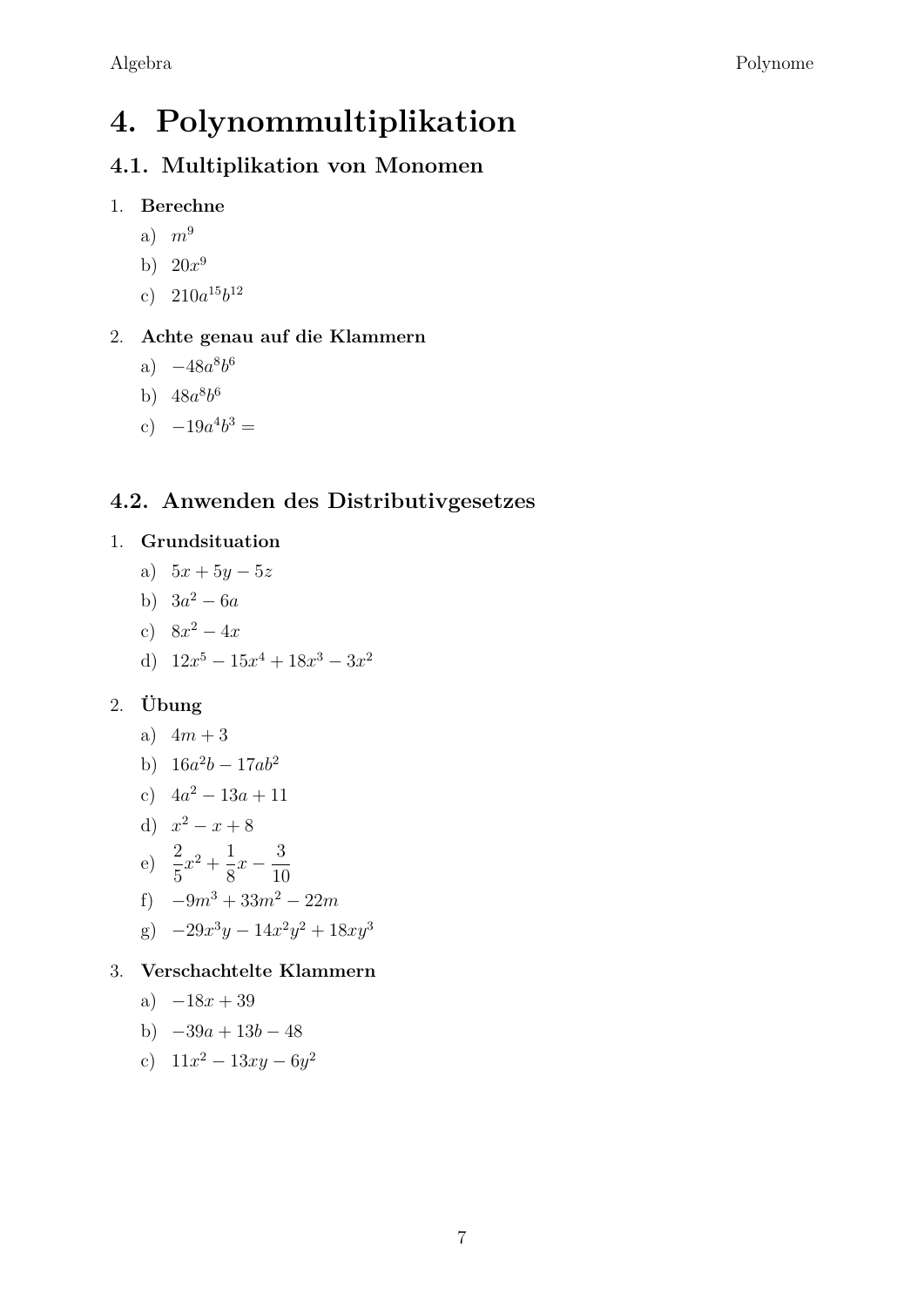#### 4. Geduldsaufgaben und Knacknüsse

- a)  $-2a + b + 8c$
- b)  $-122vw + 216v 26w$
- c)  $3rst + 4rs 13rt st$
- d)  $6x^3 7x^2y + 11xy^2 + 2y^3$

## 4.3. Polynommultiplikation

#### 1. Grundsituation

- a)  $8ab + 28a + 6b + 21$
- b)  $3fh 2fk + 3gh 2gk$
- c)  $6x^3 8x^2 3x + 4$

#### 2. Multiplikation von Binomen

- a)  $t^2 + 17t + 60$
- b)  $c^2 7c 60$
- c)  $x^2 8x + 15$
- d)  $m^2 + 8m 33$
- e)  $x^4 + 9x^2 + 18$
- f)  $e^4 23e^2 + 132$
- $g^3$   $z^4 5z^2 14$

#### 3. Rechentechnik

- a)  $20a^2 22a + 6$
- b)  $6a^2 + 13a + 5$
- c)  $5x^2 + x 6$
- d)  $12z^2 + 4z 40$
- e)  $12t^4 t^2 1$
- f)  $20q^4 + 7q^2 3$
- g)  $a^2 + 3ab + 2b^2$

h) 
$$
x^2 + xy - 6y^2
$$

- i)  $8r^2 2rs 15s^2$
- i)  $c^4 + 18c^2d + 65d^2$
- k)  $15x^4 + 29x^2y 14y^2$
- 1)  $x^4 2x^2y^2 15y^4$
- m)  $a^4 4a^2b^2 + 3b^4$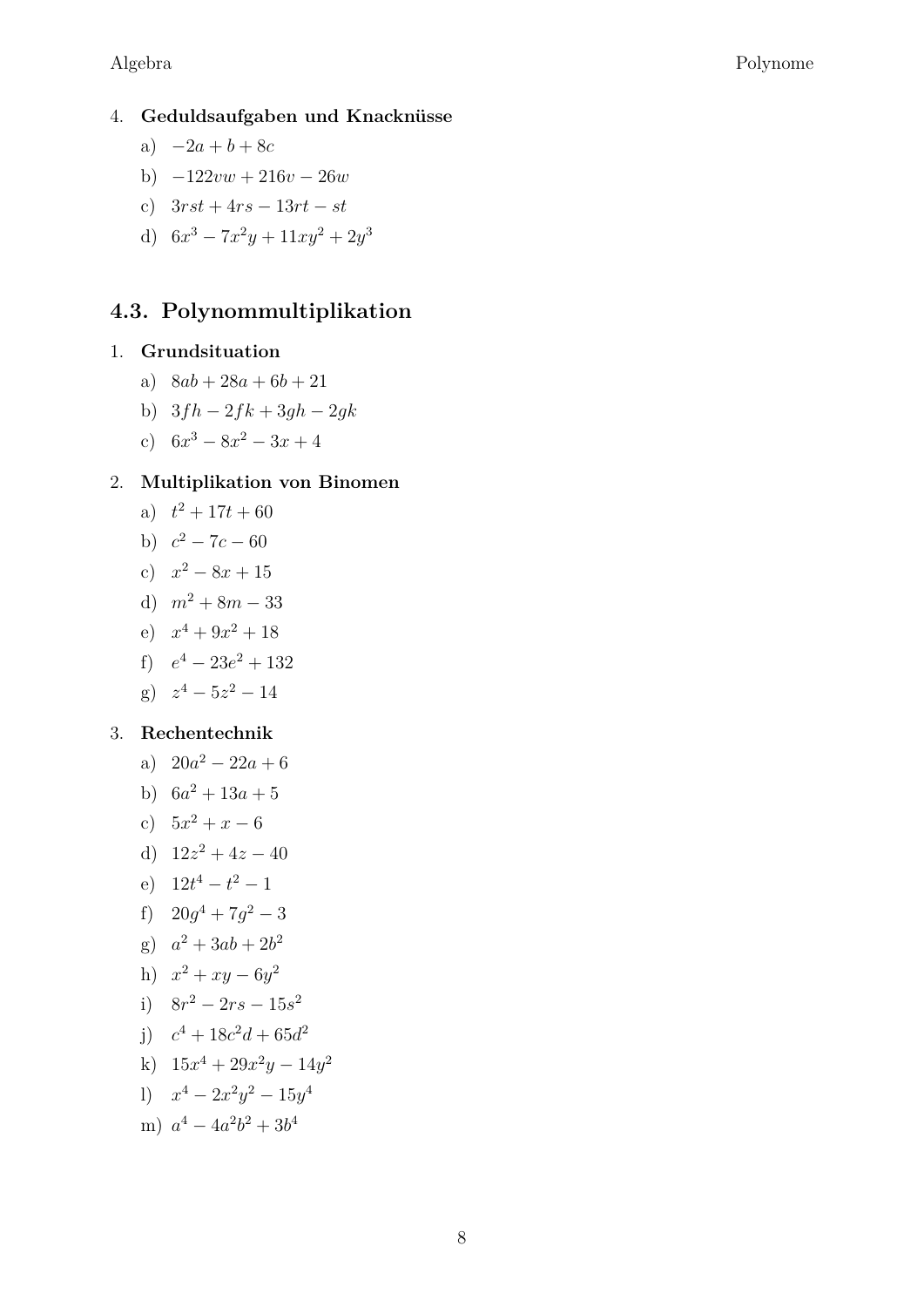#### 4. Multiplikation von Polynomen

- a)  $m^3 7m^2 + 18m 18$
- b)  $a^3 5a^2 + 6a 8$
- c)  $6u^3 + 13u^2 u + 10$
- d)  $x^4 + 4x^3 + 4x^2 4$
- e)  $3a^4 7a^3 a^2 + 7a 2$
- f)  $3x^5 + 13x^4 + 2x^3 9x^2 + 11x 2$
- g)  $a^6 + 6a^5 + 7a^4 7a^3 + 4a^2 + 17a 12$

#### 5. Übungen

- a)  $2x^5 + 18x^3 + 36x$
- b)  $t^2 + 20t + 40$
- c)  $4b^2 + 4b + 12$
- d)  $-a+18$

$$
e) \quad -xy - 3y^2
$$

- f)  $25de df + 12ef 5f^2$
- g)  $-6c^3 + 21c^2 + 3c 6$
- h)  $-a^2 \frac{43}{12}ab \frac{4}{3}b^2$

## 4.4. Binomische Formeln

### 1. Grundsituation

- a)  $a^2 + 6a + 9$
- b)  $4x^2 + 12x + 9$
- c)  $9x^2 30x + 25$
- d)  $x^6 8x^3 + 16$
- e)  $p^2 6pq + 9q^2$
- f)  $4x^2-1$
- g)  $a^2 49b^2$

h) 
$$
e^4 - 121
$$

i) 
$$
9t^4 - 1
$$

j)  $4x^4y^2 - 9x^2y^4$